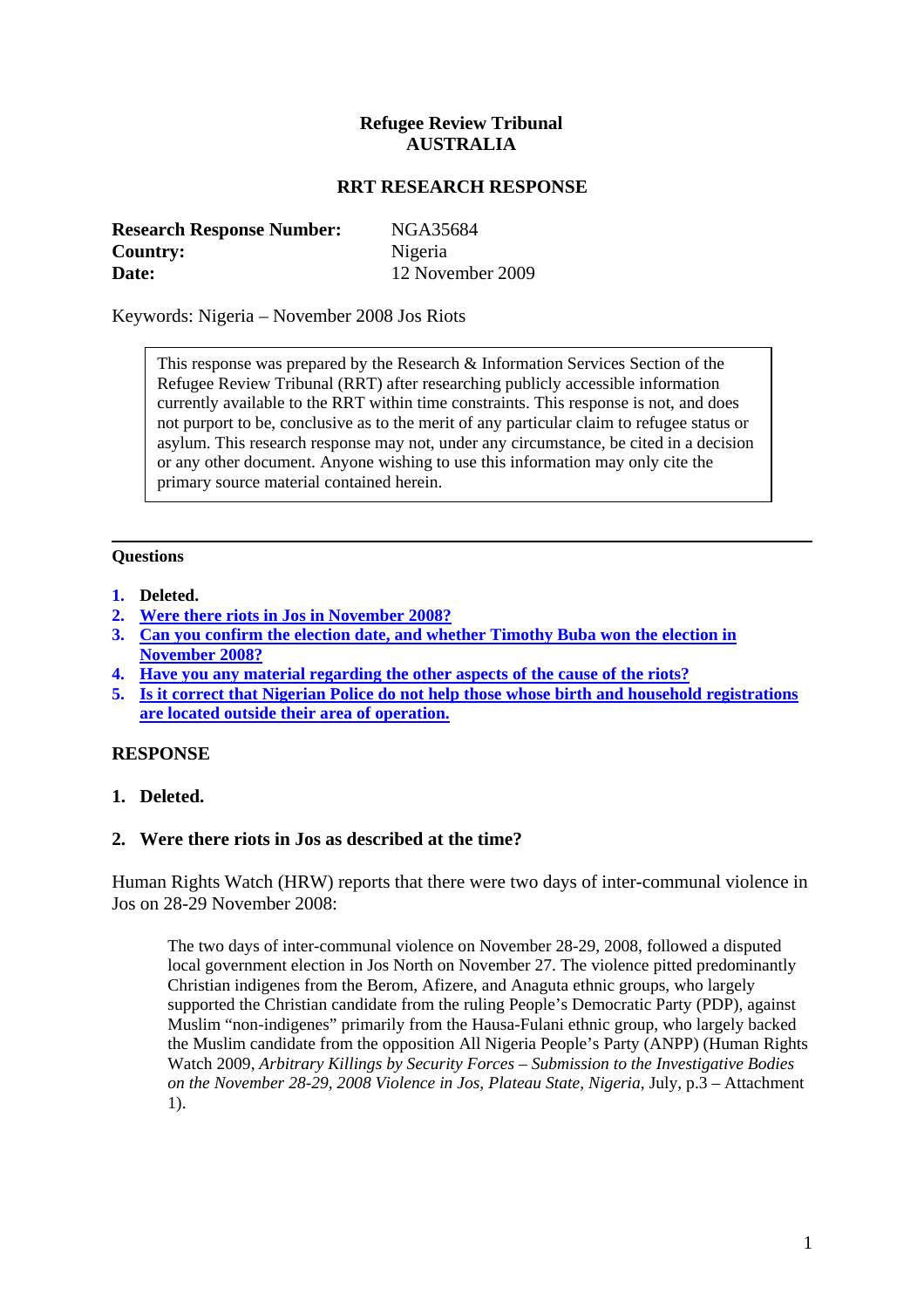#### HRW provides the following information on the Jos violence:

But in the early morning hours of Friday, November 28, following allegations that the governing PDP had rigged the election results, groups of young men from Muslim and Christian communities came together to both defend their neighborhoods from attack, and to attack the homes, businesses, and religious establishments of the opposing side. These mobs were armed with machetes, knives, petrol bombs, rocks, sticks, and in some cases firearms, including locally made hunting rifles and pistols. The vast majority of both perpetrators and victims were young men, although some 50 women and children were also killed. The violence was primarily concentrated in the neighborhoods of Ali Kazaure, Tudun Wada, Nasarawa, Rikkos, Dutse Uku, Congo Russia, Congo Junction, Angwan Keke, Bulbulla, and Angwan Rogo.

Witnesses described to Human Rights Watch how mobs of Muslim youth beat, burned, or bludgeoned to death Christians, in some cases specifically targeting pastors and church officials. One witness from the Yoruba ethnic group said five of his relatives who had come to Jos to attend the wedding of his daughter were among 12 Christians burned alive by a mob of Muslims. Other witnesses described how hundreds of Muslim youth besieged and burned churches and homes belonging to Christian families. Church officials reported that seven Christian pastors and church leaders were killed in the violence and that 46 churches were burned. Local community leaders told Human Rights Watch that Muslim mobs burned 133 houses in a predominately Christian area of the Ali Kazaure neighborhood.

Muslim victims and witnesses likewise described how mobs of Christians set ablaze or destroyed 22 mosques, 15 Islamic schools, and hundreds of Hausa-Fulani businesses and homes. On the morning of November 28, five children attending the Al Bayan Islamic boarding school were killed in or near their dormitory by a mob of Christians. Muslim women speaking to Human Rights Watch at a camp for residents displaced by the violence described how Christian youth in Tudun Wada burned their homes and killed their neighbors and family members. The widespread destruction of Hausa-Fulani businesses – including used car lots, gas stations, and the Katako market, which housed several thousand largely Hausa-Fulani traders – resulted in devastating economic loss.

…On the morning of November 28, as the mob violence intensified, witnesses complained of the absence of police in many of the worst-affected area.

…By noon on November 28, the Nigerian army was called in to restore order, and army units from neighboring states began to be deployed on the streets of Jos. Despite the allegations of arbitrary killings by military personnel, witnesses interviewed by Human Rights Watch generally credited the military with having quelled the violence and restored peace, and in some cases with intervening to save the lives of both Muslims and Christians. Plateau State Governor Jonah Jang issued a public statement on November 28 announcing a dusk-to-dawn curfew and warning citizens that security forces were under orders to return "fire-for-fire." The following day, November 29, the governor imposed a 24-hour curfew in the worstaffected neighborhoods and issued a "shoot-on-sight" order to security personnel. James Mannok, the director of press and public affairs at Plateau State's Government House, confirmed to Human Rights Watch that the governor's shoot-on-sight order applied to anyone breaking the curfew.

While most of the inter-communal violence documented by Human Rights Watch took place on November 28, the vast majority of the alleged killings by the police and military were carried out on November 29, the same day the governor issued the shoot-on-sight order. Human Rights Watch documented 118 cases of alleged arbitrary killings by security personnel that took place on that day alone (Human Rights Watch 2009, *Arbitrary Killings by*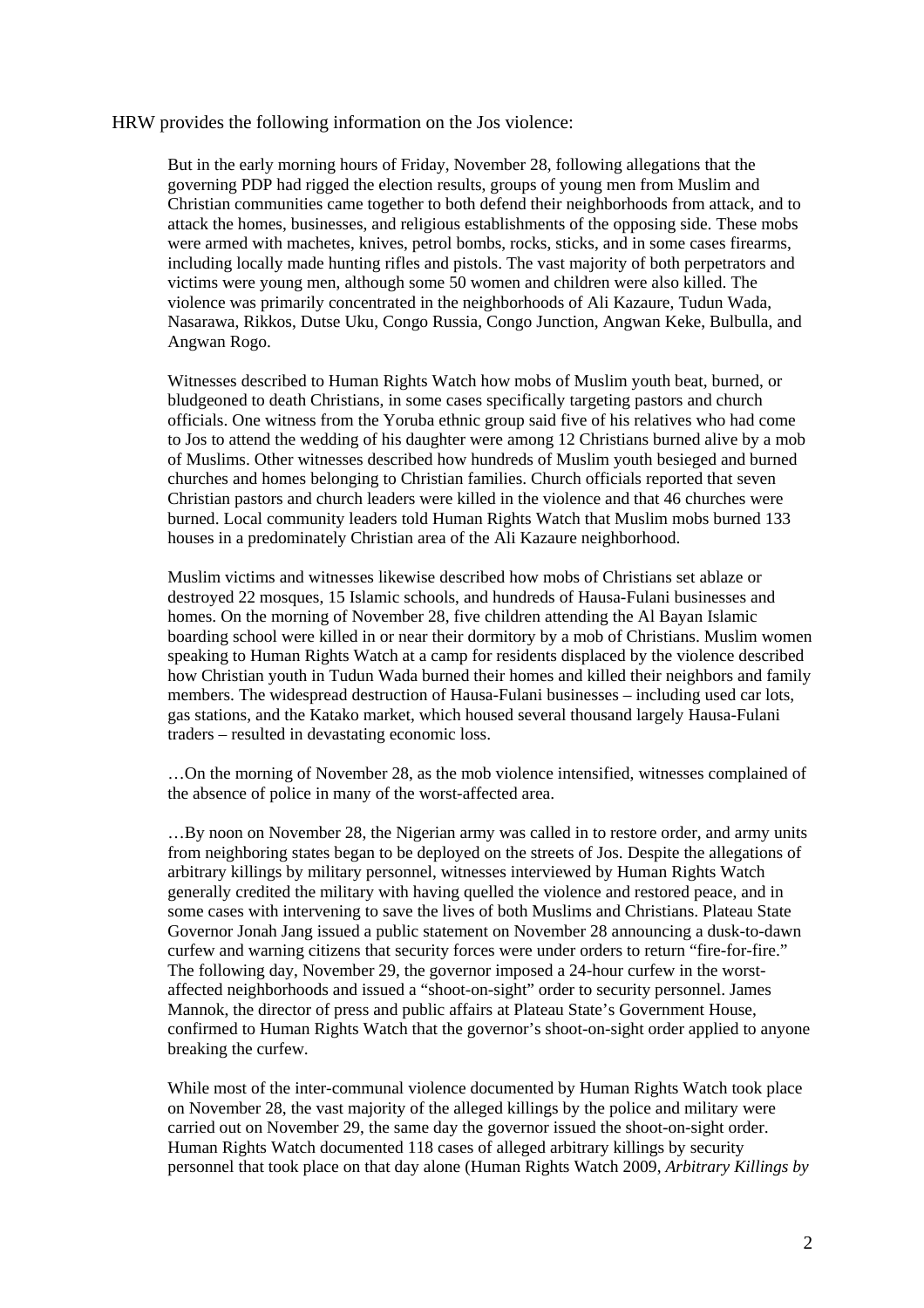*Security Forces – Submission to the Investigative Bodies on the November 28-29, 2008 Violence in Jos, Plateau State, Nigeria*, July, pp.4-6 &8-9 – Attachment 1).

According to HRW, the final death toll from the violence is still unclear:

The final death toll from the November 28-29 violence is still unclear. Muslim authorities in Jos have registered 632 dead, including several hundred victims buried in three mass burials on November 30 and December 1. Christian authorities have documented 129 deaths. The Plateau State commissioner for information and communications put the initial death toll at 200. Meanwhile, the Yoruba community leader in Plateau State told Human Rights Watch that at least 180 members of the Yoruba ethnic group – both Muslims and Christians – lost their lives in the violence (Human Rights Watch 2009, *Arbitrary Killings by Security Forces – Submission to the Investigative Bodies on the November 28-29, 2008 Violence in Jos, Plateau State, Nigeria*, July, pp.-7 – Attachment 1).

*The Daily Trust* reports that the committee set up by the House of Representatives to investigate the Jos violence submitted its 21 page report to the House on 19 March 2009. The following extracts from the report provide information on the effects of the crisis:

a. Destruction of lives and Property:

The Committee could not ascertain the claiming of actual number of lives lost during the crisis due to the conflicting reports of stakeholders on the matter and considering that the dead had already been buried.

However, while the Police put the figure of the dead at approximately 200, the Department of State Security mentioned 634 bodies based on claims by the JNI [Jama'tul Nasril Islam], JUTH [Jos University Teaching Hospital] records, and the State Search and Rescue team.

The Defence Intelligence Agency (DIA) on the other hand put the figure of the dead at about 440. Hundreds of people were also hospitalised as a result of the crisis while between 8,000 and 10,000 people were internally displaced. According to the reports by the Department of State Service (DSS), 14 schools/educational institutions were destroyed in addition over 600 cars, 27 fire trucks and 50 petrol tankers were burnt, while over 800 residential houses, 200 lockup shops scattered around the town and 5 markets were destroyed.

b. Socio-cultural effects:

The crisis has no doubt led to mutual mistrust among community members and neighbours. The use of underage children in the perpetration of violence in crisis situations unquestionably traumatises them and engenders in them the spirit of violence and disregard for lives and property. Considering that tomorrow belongs to the children of today, this attitude is a great disservice to the future of the nation.

c. Security Challenges:

The Jos crisis has exposed the apparent deficiencies of our security agencies both in terms of routine alertness, equipment and deployment in cases of emergency.

Not only was the initial deployment of security agencies grossly inadequate, the speed of deployment in the face of crisis was rather sluggish. This has been partly blamed on the hierarchy and delays in notification on the part of the State Government. Furthermore rampant allegations of the use of uniforms of security agencies by persons believed to be mercenaries has created mistrust in the minds of the public ('Nigeria: How Jos Crisis Erupted,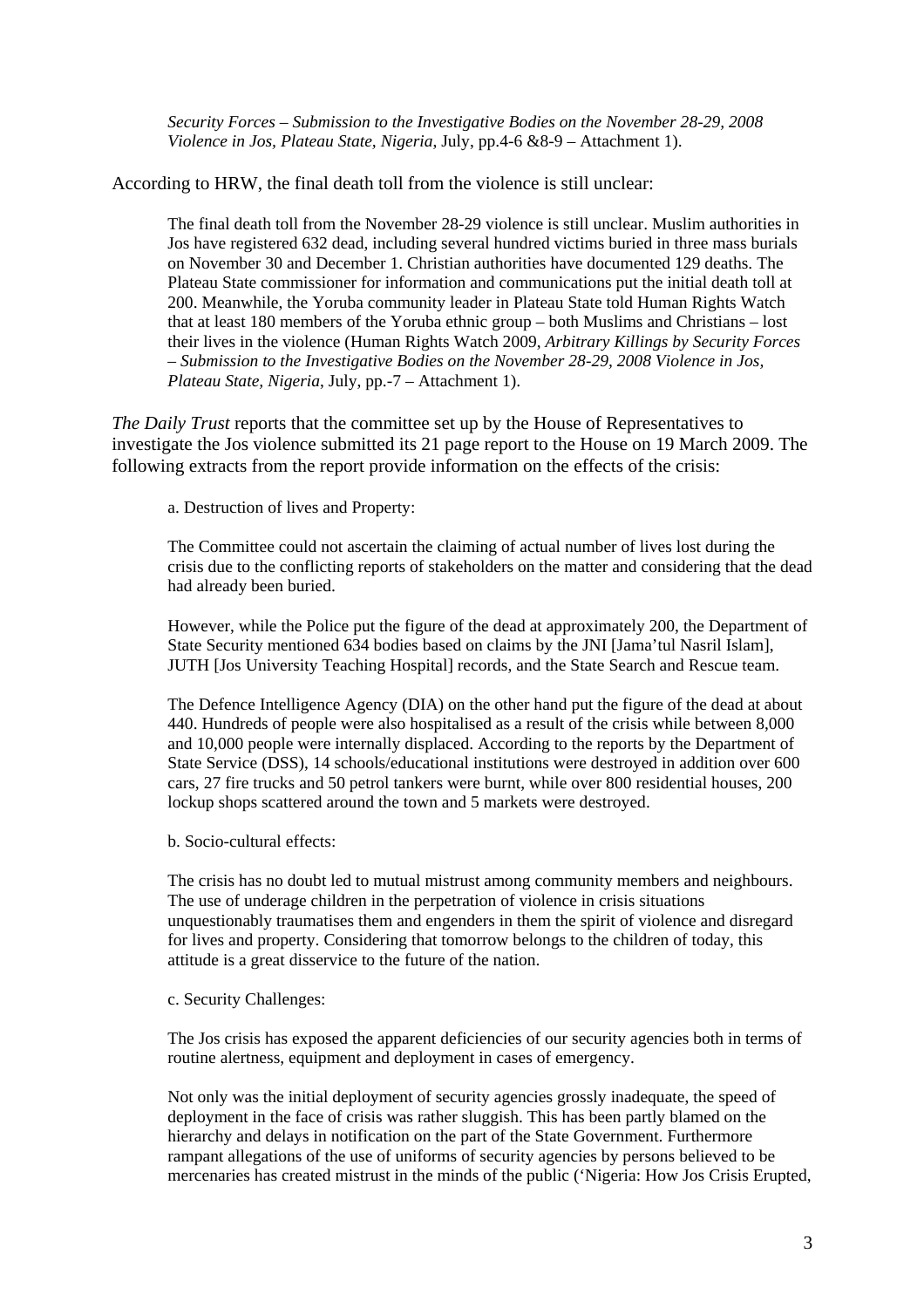<span id="page-3-0"></span>By Reps Committee' 2009, *Daily Trust*, 24 March, allAfrica.com website <http://allafrica.com/> – Accessed 9 November 2009 – Attachment 2).

## **3. Can you confirm the election date, and whether Timothy Buba won the election in November 2008?**

The election was held on 27 November 2008. On 28 November 2008, Timothy Buba of the PDP was declared the winner of Jos North local government area (Ajunwa, Charles 2008, 'Nigeria: Plateau LG Poll – a Tragic Venture', *Daily Trust*, 2 December, allAfrica.com website <http://allafrica.com/>– Accessed 9 November 2009 – Attachment 3).

## **4. Have you any material regarding the other aspects of the cause of the riots?**

HRW reports that policies of the Nigerian government which discriminate against "nonindigenes" are among the root causes of much of the inter-communal violence in Nigeria:

Forty-eight years after gaining independence, Nigeria is still a nation deeply divided along ethnic and religious lines. More than 12,000 people have died in inter-communal clashes since the end of military rule in 1999 alone. Plateau State has been particularly hard-hit by this violence. In September 2001, sectarian violence in Jos claimed as many as 1,000 lives. Three years later, more than 700 people were killed in May 2004 in inter-communal clashes in the town of Yelwa.

Human Rights Watch has found that among the root causes of much of the inter-communal violence in Nigeria are government policies that discriminate against "non-indigenes" – people who cannot trace their ancestry to the original inhabitants of an area – essentially relegating millions of Nigerians to the status of second-class citizens. State and local governments throughout Nigeria have enacted policies that deny those designated as nonindigenes access to some of the most important avenues of socio-economic mobility. Nonindigenes are openly denied the right to compete for state and local government jobs or academic scholarships, while state-run universities subject non-indigenes to discriminatory admissions policies and higher fees. As poverty and unemployment have both become more widespread and severe in Nigeria, competition for scarce opportunities to secure government jobs, education, and political patronage has intensified dramatically. Religious, political, and ethnic disputes often serve as mere proxies for the severe economic pressures that lie beneath the surface.

The two days of inter-communal violence on November 28-29, 2008, followed a disputed local government election in Jos North on November 27.

…At stake in the local government election was not just control of the large sums of public funds disbursed by the federal government, but also control over determining which ethnic groups would be granted indigene status in Jos. Local governments throughout Nigeria have generally had the discretion to determine who the indigenes are in their communities and to issue "certificates of indigeneity" that serve as documentary proof that the bearer is an indigene of the local government area (Human Rights Watch 2009, *Arbitrary Killings by Security Forces – Submission to the Investigative Bodies on the November 28-29, 2008 Violence in Jos, Plateau State, Nigeria*, July, pp.3-4 – Attachment 1).

*The Daily Trust* reports that the Committee set up by the House of Representatives to investigate the Jos violence submitted its 21 page report to the House on 19 March 2009. The article contains excerpts of this report. According to the Committee, "The Inter-communal crisis of 28 and 29 of November, 2008 was absolutely avoidable and the immediate cause of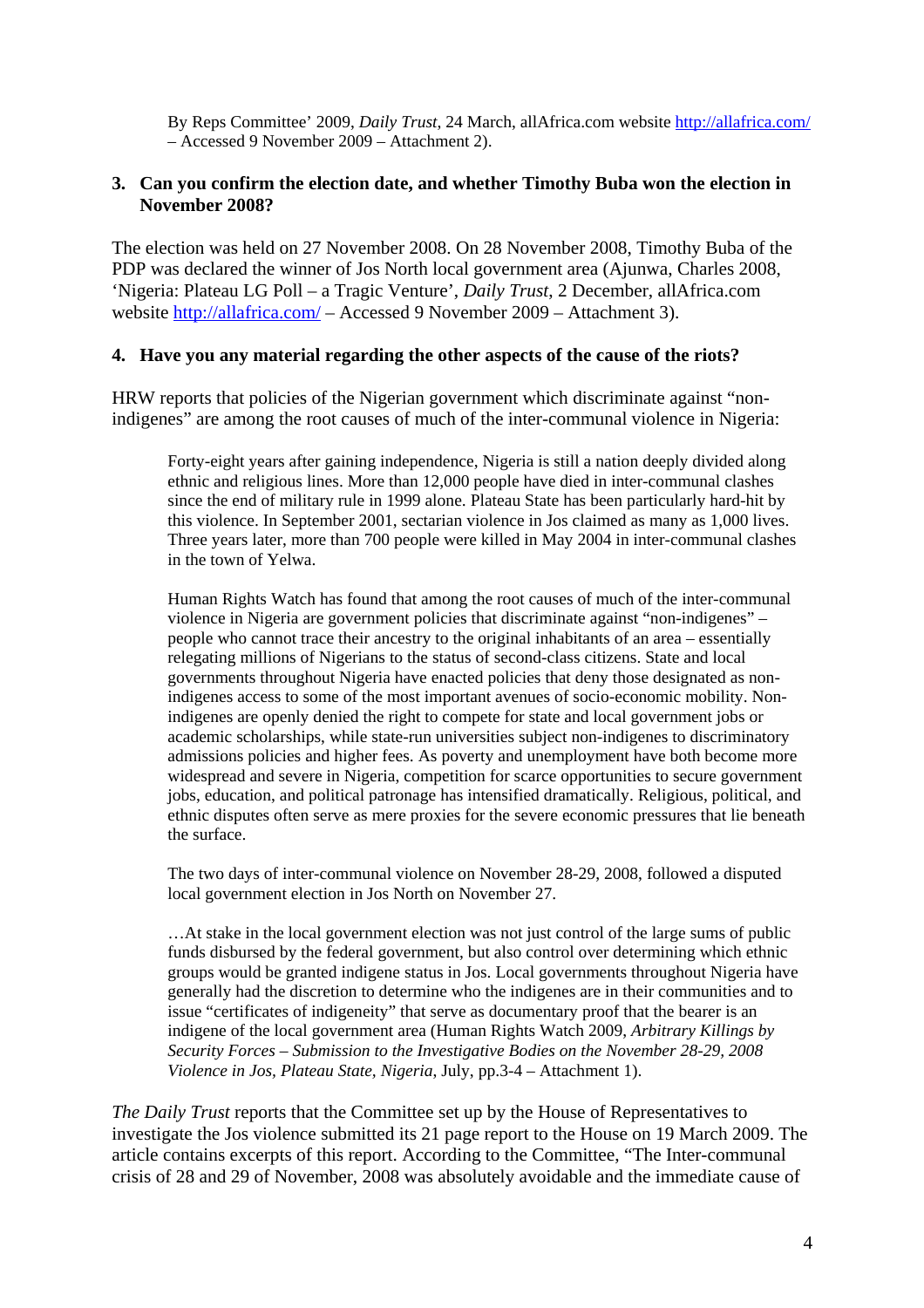the crisis is attributable to the role of the Plateau State Government and the attitude of the Political Parties during the Primaries and during the campaigns. The Committee also noted the role of religious leaders and Plateau State Independent Electoral Commission (PLASIEC) as factors immediately responsible for the Mayhem" ('Nigeria: How Jos Crisis Erupted, By Reps Committee' 2009, *Daily Trust*, 24 March, allAfrica.com website <http://allafrica.com/>– Accessed 9 November 2009 – Attachment 2).

The Committee provides the following information on the role of Plateau State PDP in the Jos violence of 28-29 November 2008:

One of the immediate causes of the Jos North Local Government Election crisis could be attributed to alleged attempt by the ruling Party in the State to manipulate the results of the Chairmanship election to its advantage. This could be adduced from the activities of the Party. During the State primaries, the ruling Party and the State Government imposed Timothy Buba as candidate for Chairmanship position despite the allegation that he is from Jos South Local Government Area. This caused disagreement over the choice of the Party's flag bearer in Jos North as Danladi Pasali's camp vehemently accused the Party hierarchy and the Government of the State for the imposition of Timothy Buba and threatened a legal action as well as voting en masse against the party at the polls. This initial reaction was said to have been promptly reported to the State Governor on 2nd January, 2008 through intelligence report by the State Security Service.

Closely related to the above disagreement and intra-party squabbles, was the disquiet over the choice of PDP Chairmanship running mate in Jos North Local Government Area. The Muslim PDP members expressed disaffection over plans to nominate one Isha, a Christian as running mate to Timothy Buba, another Christian for the PDP ticket. They threatened to leave the Party for the opposition in the event of the Party actualising the plans. The failure of the PDP to positively respond to these intra party protests laid the foundation for the resultant crisis. Consequently, an intelligence Report was said to have been sent to the Governor on 5 February, 2008 specifically advising the Governor that:

"In view of the foregoing, it is envisaged that should the PDP insist on fielding Christians as Chairmanship and Vice Chairmanship Candidates in the LGA, the Voting Pattern would assume an ethno-religious dimension with high potentials for attendant communal violence during and after the election ...."

It is obvious that if this early warning was heeded, it would have averted the crisis considering the ethno-religious sentiments peculiar to Jos North Local Government Area over the years. PDP's decision to field a Berom flag bearer and a Vice from Anaguta both of whom are Christians in Jos North Local Government Area had introduced an ethno-religious dimension to the political atmosphere in the Local Government Area. There was also resentment expressed by the Afizere over alleged marginalisation in considering their people for the Chairmanship and vice Chairmanship positions in spite of being the largest indigenous ethnic group in Jos North LGA. Following these threats the State Security Service provided to the State Governor the understated reports:

(i) A report dated 22nd October, 2008 on "THREAT ANALYSIS FOR THE MONTH OF NOVEMBER, 2008 – PLATEAU STATE" (ii) A Report dated 16th November, 2008 on the "SECURITY APPRAISAL OF THE FORTHCOMING LOCAL GOVERNMENT ELECTION." (iii) A report dated 19th November, 2008 stating the "SECURITY IMPLICATIONS OF ANNOUNCING THE RESULTS OF THE ELECTION ON A FRIDAY."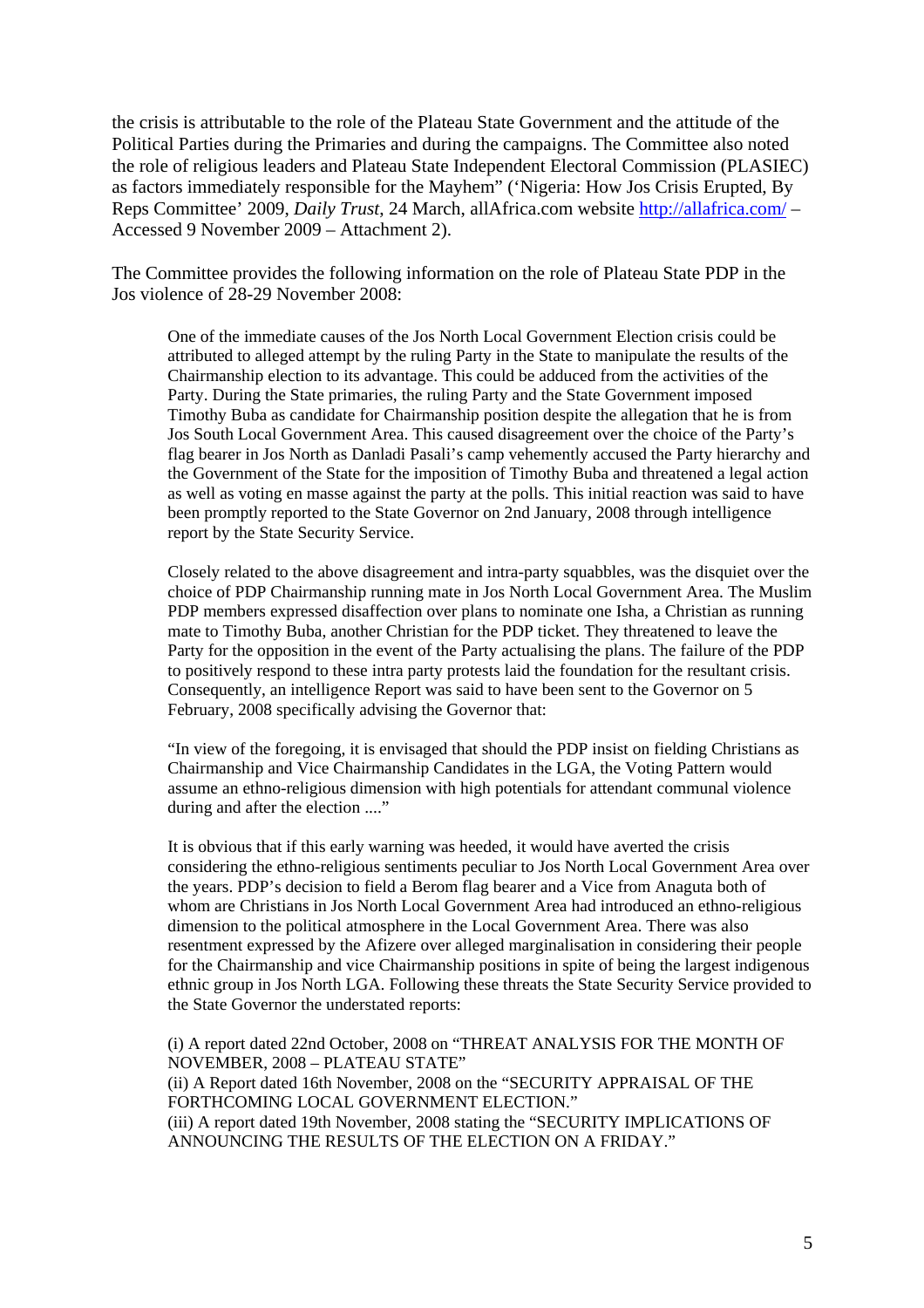Failure of the State Government to heed these intelligence reports, indeed, in the opinion of the Committee, is one of the major causes of the crises of 28 and 29 November, 2008 ('Nigeria: How Jos Crisis Erupted, By Reps Committee' 2009, *Daily Trust*, 24 March, allAfrica.com website <http://allafrica.com/>– Accessed 9 November 2009 – Attachment 2).

The Committee provides the following information on the role of religious and community leaders in the Jos violence of 28-29 November 2008:

There was high unease in Jos North LGA due to security threats emanating from the resolve by the Hausa/Fulani Muslim Community to seize political leadership, amidst stiff opposition from the indigenous tribes. Members of the Hausa/Fulani community were being sensitised in Mosques to vote for the Muslim ANPP Chairmanship Candidate and threatened to vigorously resist any attempt of manipulation by the ruling party in the state. These preaching by the Muslims were all communicated to the Governor by the State Security Service vide:

(i) A Report dated 8th November, 2008 titled "JOS NORTH LGA MUSLIMS URGED TO RESIST MARGINALISATION" and

(ii) A report of 18th November, 2008 titled "INCITING SERMON OF IDRIS MAILICHAFI ON ELECTIONS THREATENS PEACE AND RELIGIOUS HARMONY IN THE STATE" (iii) The Report of 25th November, 2008 before the election date titled "COUNCIL OF ULAMAS MET WITH MUSLIM YOUTHS IN JOS NORTH LGA AHEAD OF LGA ELECTION"

From available records, the State Security Service also made available several reports on all suspected political thugs and flash-points before the election date to the Commissioner of Police, Plateau State Command, for necessary action. In this regard meetings of stakeholders were summoned by both the State Governor and the Commissioner of Police in which discussions centered on peaceful elections in the State ('Nigeria: How Jos Crisis Erupted, By Reps Committee' 2009, *Daily Trust*, 24 March, allAfrica.com website<http://allafrica.com/> – Accessed 9 November 2009 – Attachment 2).

The Committee provides the following information on the role of opposing political parties in the Jos violence of 28-29 November 2008:

The Committee noted several references to the alleged campaign styles of the ANPP which encourage violence and subsequently the attack on the campaign office of the PDP on Yan-Gado, Bauchi Road-suspected to be by persons loyal to ANPP on 17th November, 2008 few minutes after a Federal Legislator representing the constituency departed the ANPP office in the area as part of his inspection tour on constituency projects. This violent campaign style of the ANPP was manifested during the electioneering campaign tour of Jos by General Muhammdu Buhari, the Party's Presidential candidate in which the ANPP Youths menacingly brandished cutlasses sending signals intent on violence.

The AC's [Action Congress]actions too, call for concern especially considering the report by the State Security Service on 26th November, 2008, of specific plans by some thugs to mobilise youths to foment crisis in the event that the election did not favour the AC Party ('Nigeria: How Jos Crisis Erupted, By Reps Committee' 2009, *Daily Trust*, 24 March, allAfrica.com website <http://allafrica.com/>– Accessed 9 November 2009 – Attachment 2).

The Committee provides the following information on the role of PLASIEC in the Jos violence of 28-29 November 2008:

The crisis which took an ethno-religious dimension was primarily ignited by palpable apprehension by some ANPP Youths/Supporters in Jos North LGA that the PDP, in concert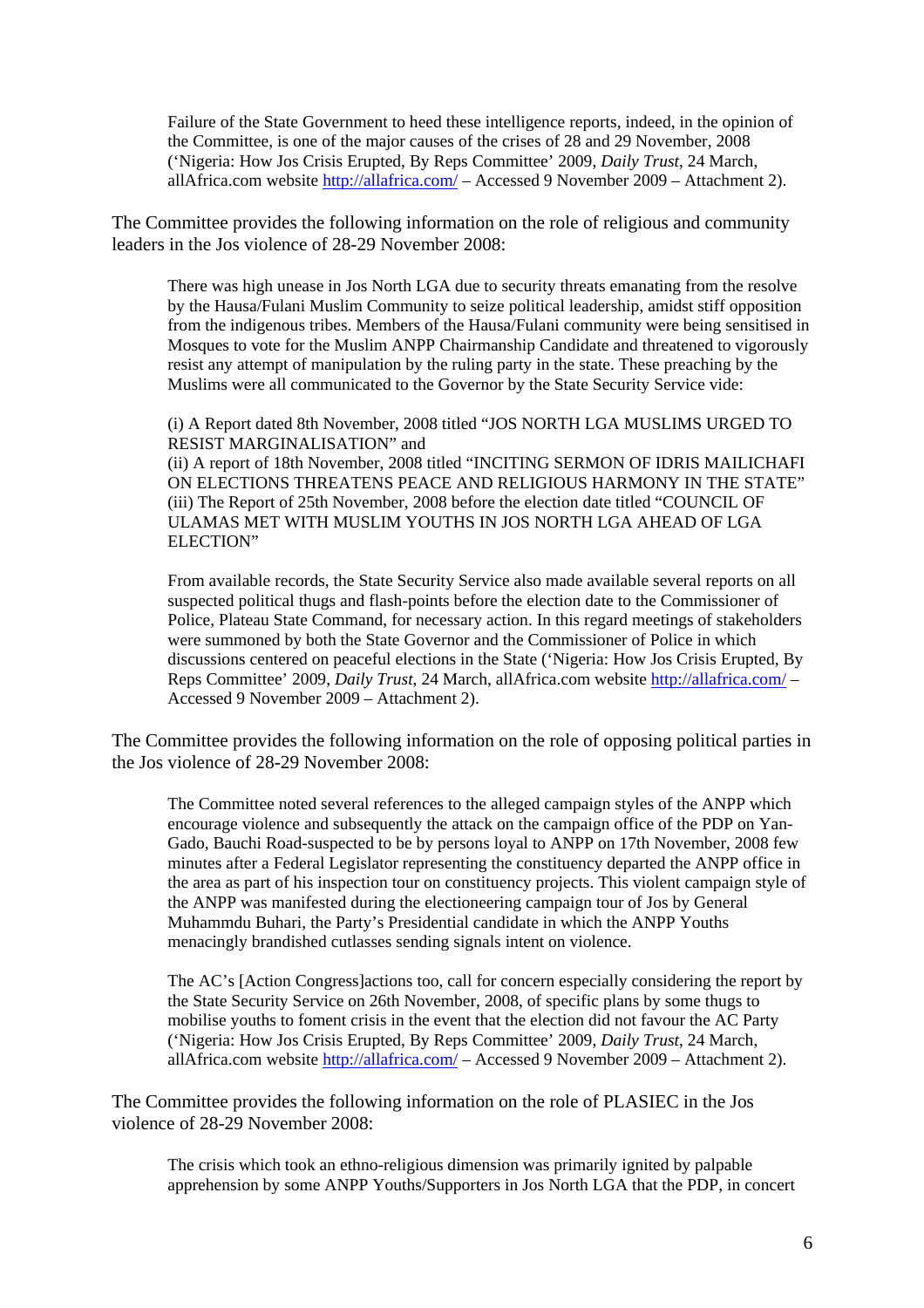with the State Independent Electoral Commission (SIEC) was on the verge of manipulating the results of the chairmanship election for the Local Government in its favour. The crisis emanated from Kabong collation centre when ANPP realised that its lead over PDP had narrowed down with only few remaining wards yet to be collated. Allegations of attempts by PLASIEC returning officer to fraudulently change the Councillorship election result for Tudun Wada ward, believed to have been won by Action Congress (AC), in favour of the PDP further confirmed the fears of the opposing Parties. This action by the returning officer angered the AC and ANPP Youths resulting in restiveness.

The initial screening out of about 31 opposition candidates including those of the ANPP by the State Independent Electoral Commission.

The sudden change of the collation center from the traditional Jos North Local Government Council headquarters (with predominantly Hausa/Fulani Muslim population), to Kabong, a village in the hinterlands (with predominantly indigene Christian population) by PLASIEC incensed the opposition parties and made them suspicious of the PDP motives in the elections.

Also the failure of PLASIEC to display the voters register at least two weeks before the elections as required by the electoral guidelines removed all traces of transparency from the intentions of the commission. This prepared a fertile ground which was readily exploited by the ANPP and their religious sympathisers to cause the crisis during the collation of the Jos North elections results ('Nigeria: How Jos Crisis Erupted, By Reps Committee' 2009, *Daily Trust*, 24 March, allAfrica.com website <http://allafrica.com/>– Accessed 9 November 2009 – Attachment 2).

## **5. Is it correct that Nigerian Police do not help those whose birth and household registrations are located outside their area of operation.**

No information was found amongst the sources consulted on the Nigerian Police only helping those whose birth and household registrations are located in their area of operation.

This may refer the issue of indigeneity. HRW explains:

The population of every state and local government in Nigeria is officially divided into two categories of citizens: those who are indigenes and those who are not. The indigenes of a place are those who can trace their ethnic and genealogical roots back to the community of people who originally settled there. Everyone else, no matter how long they or their families have lived in the place they call home, is and always will be a non-indigene.

The concept of "indigeneity"—the idea that there is a meaningful distinction to be made between "host" and "settler" communities—is not entirely an artificial construct. Nigeria is a nation of more than 130 million people, but many Nigerians belong to ethnic communities so small that they fear being absorbed into the larger populations around them and losing control of their identity as a community. The distinction between indigenes and non-indigenes may help to guarantee Nigeria's more than 250 ethnic groups the power to preserve their unique identities – their culture, traditions and traditional institutions of governance—by maintaining some cultural distance between themselves and other Nigerians.

This rationale, however, has been twisted beyond recognition by state and local policies, often unsupported by any law or other form of legal justification, that marginalize and exclude nonindigenes in ways that have nothing to do with the preservation of cultural identity and autonomy. As a matter of government policy, many states refuse to employ non-indigenes in their state civil services, and most if not all of Nigeria's thirty-six states deny them the right to compete for academic scholarships. State universities generally discriminate against non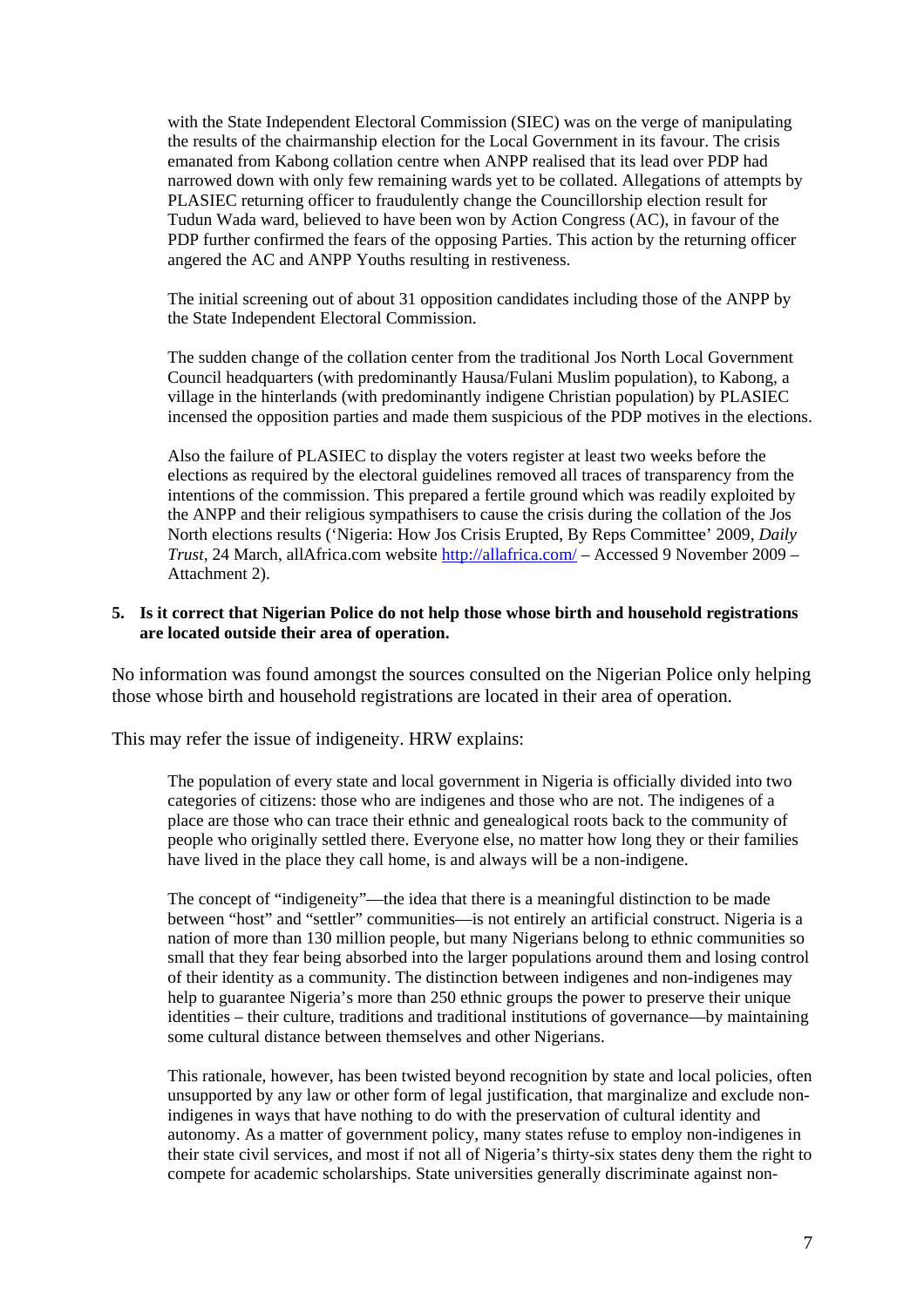indigenes in their admissions policies and charge higher fees to non-indigene students who do manage to secure admission. Non-indigenes must also contend with a range of less formal discriminatory practices, such as barriers to political participation and discrimination in the provision of basic services and infrastructure to their communities, that government does nothing to stop or even discourage. All of these practices have been made more harmful—and become more controversial—by increasing levels of chronic poverty throughout Nigeria.

Taken as a whole, these discriminatory policies and practices effectively relegate many nonindigenes to the status of second-class citizens, a disadvantage they can only escape by moving to whatever part of Nigeria they supposedly belong in (Human Rights Watch 2006, *"They Do Not Own This Place" – Government Discrimination Against "Non-Indigenes" in Nigeria*, April, Vol. 18, No. 3(A), p.1 – Attachment 4).

"Certificates of Indigeneity" are issued by local governments and serve as documentary proof that the bearer is an indigene in that area:

Local governments throughout Nigeria issue "certificates of indigeneity" to people who are indigenes of their jurisdictions. These certificates serve as documentary proof that the bearer is an indigene of the area of the local government that issues them. Possession of such a certificate is in fact the only way for a Nigerian to prove that he or she is an indigene of his or her community, and a Nigerian who does not have an indigeneity certificate will be treated as a non-indigene in his or her formal interactions with all levels of government (Human Rights Watch 2006, *"They Do Not Own This Place" – Government Discrimination Against "Non-Indigenes" in Nigeria*, April, Vol. 18, No. 3(A), p.20 – Attachment 4).

The state and local governments of Plateau State consider the Afizere, Anaguta and Berom to be indigenes in Jos. No information was found amongst the sources consulted that Nigerian Police only help the indigenes in their area of operation. Given that non-indigenes are subject to "discrimination in the provision of basic services" and "many states refuse to employ nonindigenes in their state civil services" there may be issues with non-indigenes accessing police protection (Human Rights Watch 2006, *"They Do Not Own This Place" – Government Discrimination Against "Non-Indigenes" in Nigeria*, April, Vol. 18, No. 3(A), p.20 – Attachment 4).

The US Department of State provides the following information on the Nigerian Police Force which might be of interest:

The Nigeria Police Force (NPF) is responsible for law enforcement. Internal security is the duty of the SSS [State Security Service], which reports to the president through the national security advisor. Due to the inefficacy of the police, who were often unable to control societal violence, the government continued to rely on the army in some cases. Each NPF state unit was commanded by an assistant inspector general. The constitution prohibits state- and locallevel governments from organizing their own police forces. The NPF committed human rights abuses and generally operated with impunity in the apprehension, illegal detention, and sometimes execution of criminal suspects. The SSS also was responsible for a variety of human rights abuses, particularly in limiting freedom of speech and press.

Corruption was rampant, most often at highway checkpoints.

…Although citizens could report incidents of police corruption to the NHRC, this agency was not empowered to act in response to such complaints (US Department 2009, *2008 Human Rights Report: Nigeria*, 25 February, Section 1d – Attachment 5).